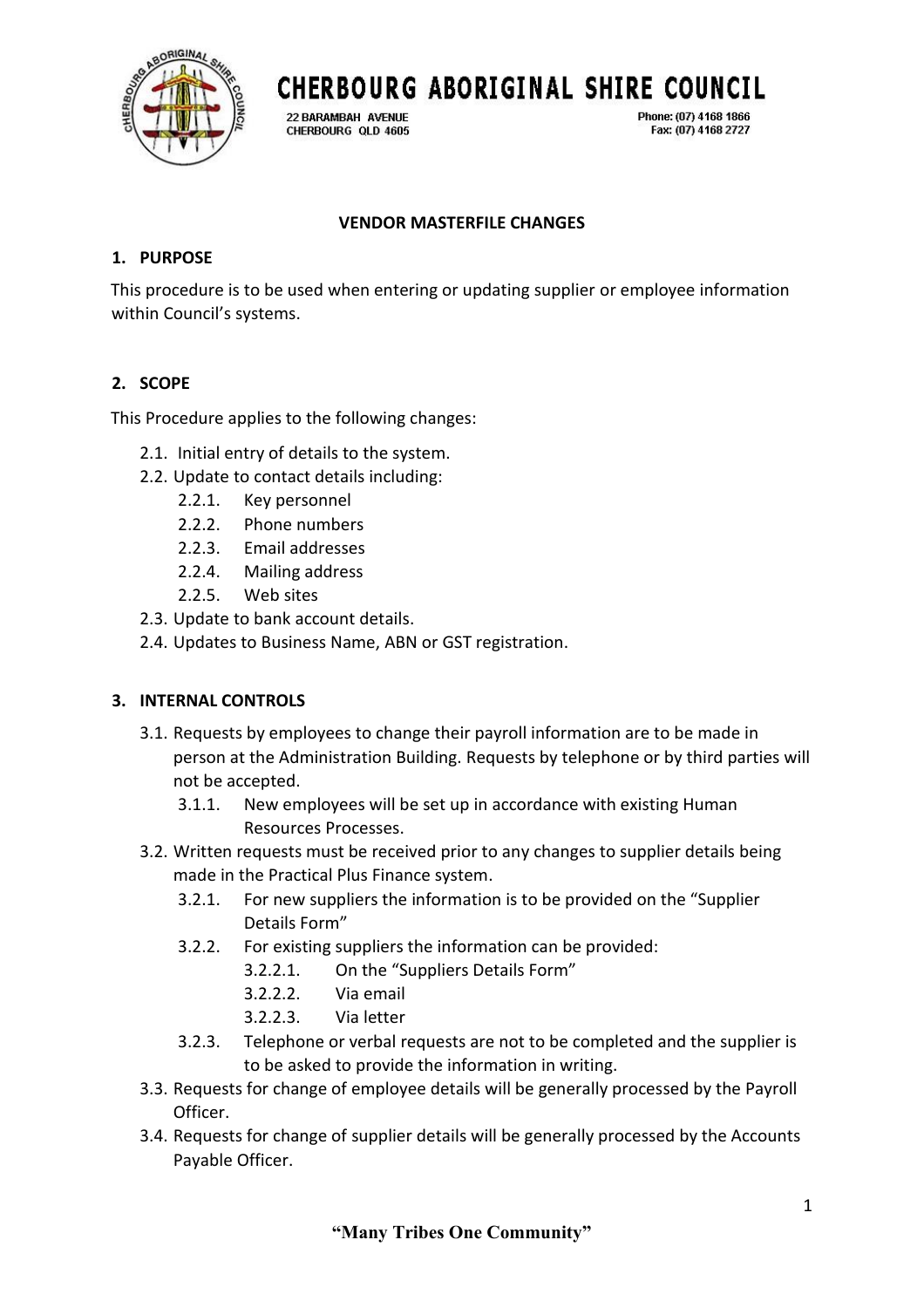

**CHERBOURG ABORIGINAL SHIRE COUNCIL** 

22 BARAMBAH AVENUE CHERBOURG OLD 4605 Phone: (07) 4168 1866 Fax: (07) 4168 2727

- 3.5. All changes will be reviewed by the Accountant.
- 3.6. Supporting documentation will be retained on file.

## **4. PROCEDURE**

### Changes to Supplier Details

- 4.1. On receipt of a written request from the supplier the following checks are to be performed:
	- 4.1.1. Contact the supplier by telephone using existing contact details or by searching for the phone number on [www.whitepages.com.au.](http://www.whitepages.com.au/)
	- 4.1.2. Confirm with the supplier that the change request is legitimate.
	- 4.1.3. Note down who you spoke to and when.
- 4.2. On confirmation that the request is legitimate:
	- 4.2.1. For existing suppliers:
		- 4.2.1.1. Lookup the supplier in the system and take a screenshot of the existing details and mark it as "Before".
		- 4.2.1.2. Amend the details within the system as per the request and take a screenshot of the updated details and mark it as "After".
		- 4.2.1.3. Complete the "Vendor Masterfile Change Checklist" and attach the screenshots and written request.
		- 4.2.1.4. Pass the completed checklist and source documents to the Accountant for checking.
	- 4.2.2. For new suppliers:
		- 4.2.2.1. Proceed to set them up using the provided information and take screenshot of the details.
		- 4.2.2.2. Complete the "Vendor Masterfile Change Checklist" and attach the screenshots and written request.
		- 4.2.2.3. Pass the completed checklist and source documents to the Accountant for checking.
- 4.3. The Accountant is to check the details entered matches the information provided and sign off on the checklist.
- 4.4. The completed checklist and source documents are then to be filed.

### Changes to Employee Details

- 4.5. For existing employees:
	- 4.5.1. Amend the details within the system as requested and take a screenshot of the updated details.
	- 4.5.2. Request the employee to sign the screenshot to verify the changes are correct.